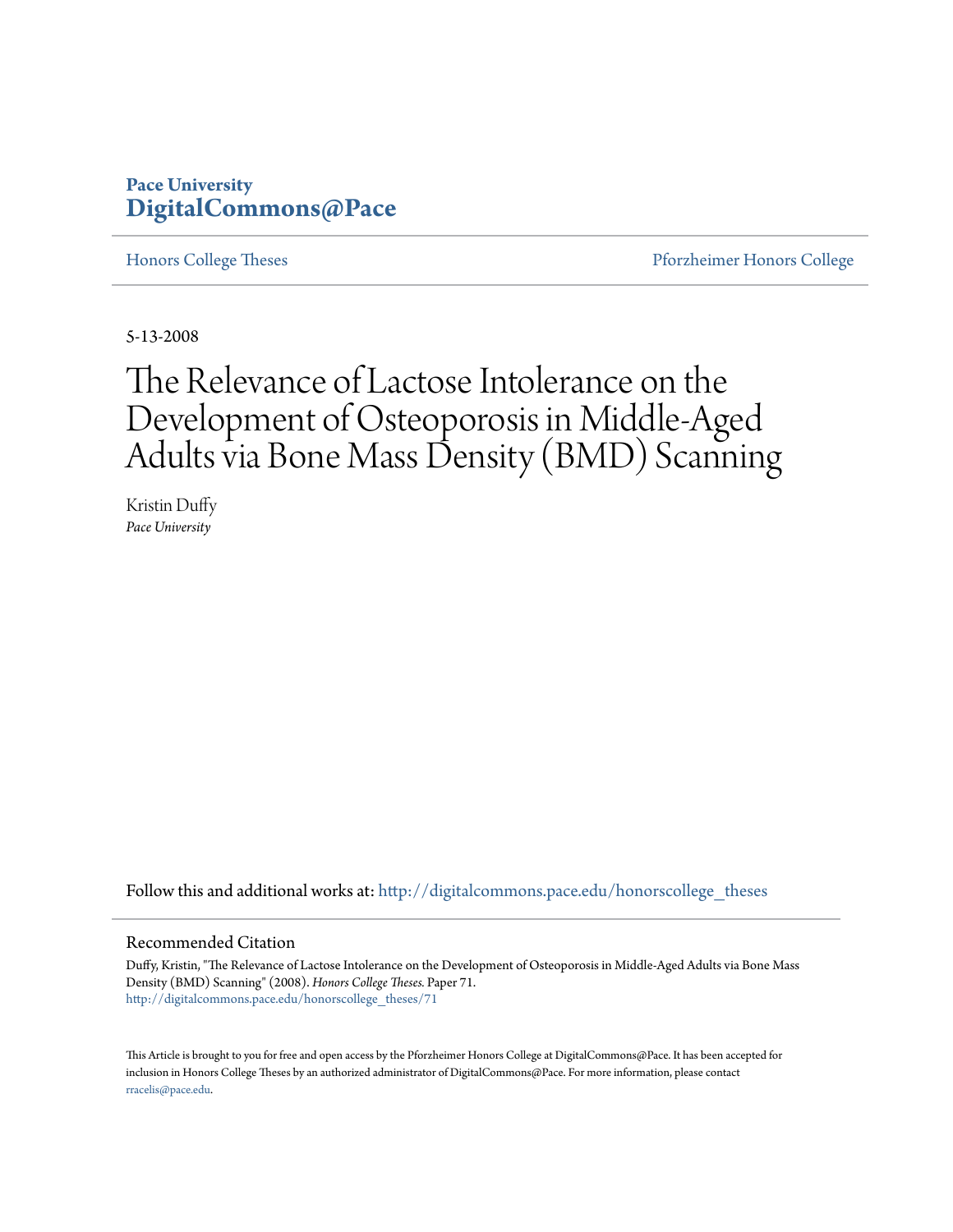# **THE RELEVANCE OF LACTOSE INTOLERANCE ON THE DEVELOPMENT OF OSTEOPOROSIS IN MIDDLE-AGED ADULTS VIA BONE MASS DENSITY (BMD) SCANNING**

**Kristin Duffy** 

**Department of Biology, Pace University, 1 Pace Plaza, New York, NY 10038 E-mail: kd43644n@pace.edu, kristin86duffy@gmail.com Graduation Date: May 21, 2008 Major: Biology Advisor: Dr. Joshua Schwartz, Department of Biology** 

**Key Words: Osteoporosis, Lactose Intolerance, Bone Mass Density Running Head: Link between lactose intolerance and osteoporosis Number of Words in Abstract: 150**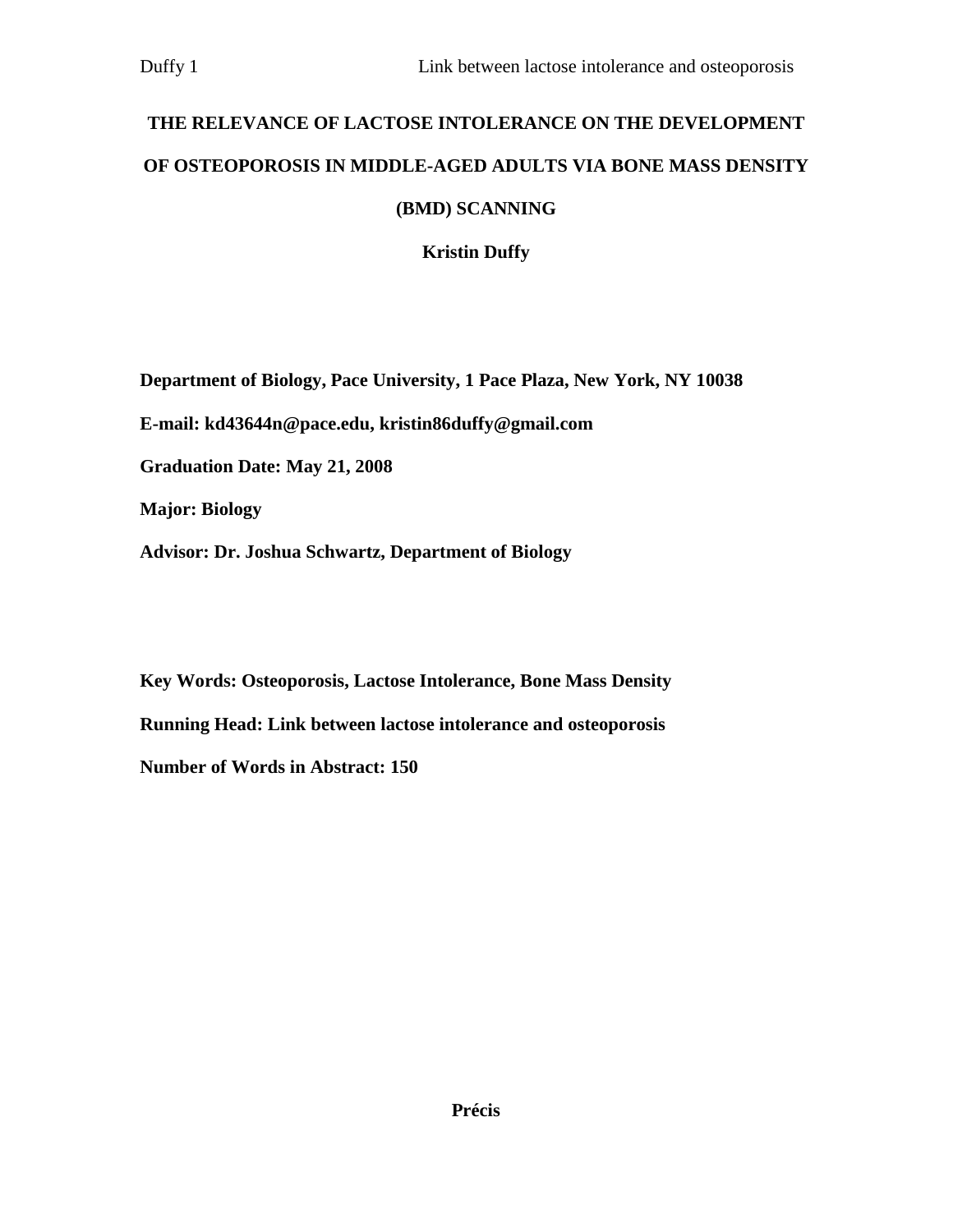Lactose intolerance is a common disorder characterized by the inability to break down the sugar lactose due to a lack of the enzyme lactase in the small intestine. Lactose is found in all dairy products, and, being that dairy products are the main source of calcium in the average person's diet, it would seem logical that a lack of calcium in one's diet could pose an increased risk of developing osteoporosis. Osteoporosis is a disease of the bone tissue that causes deterioration of the bone, making it more porous than it already is and thus causing someone with this condition to be more susceptible to fractures. I hypothesized that lactose intolerance does not make an individual more likely to develop osteoporosis.

I was particularly interested in this area of research because I personally know several people with lactose intolerance and I wanted to find out if they were at a higher risk of developing osteoporosis than non-lactose intolerant people so that if they were I could warn them about the potential risks. Also, there has not been much research performed on this particular issue relative to many other health problems, so it is my hope that others will use the information I've gathered in my mock experiment to continue research in this area.

The methodology of this experiment was straightforward: a sample population of 300 adults between the ages of 40-50 was divided into three groups based on level of lactose intolerance via a hydrogen breath test (HBT). After the sample population was divided, each individual was given a bone mineral density (BMD) scan of the vertebral and femoral (thigh) areas, which are both particularly susceptible to fracture. This is the typical method employed by researchers in this field, although many tend to focus on females due to the fact that osteoporosis is extremely common in postmenopausal women. Therefore, I wanted to expand my research to include men as well.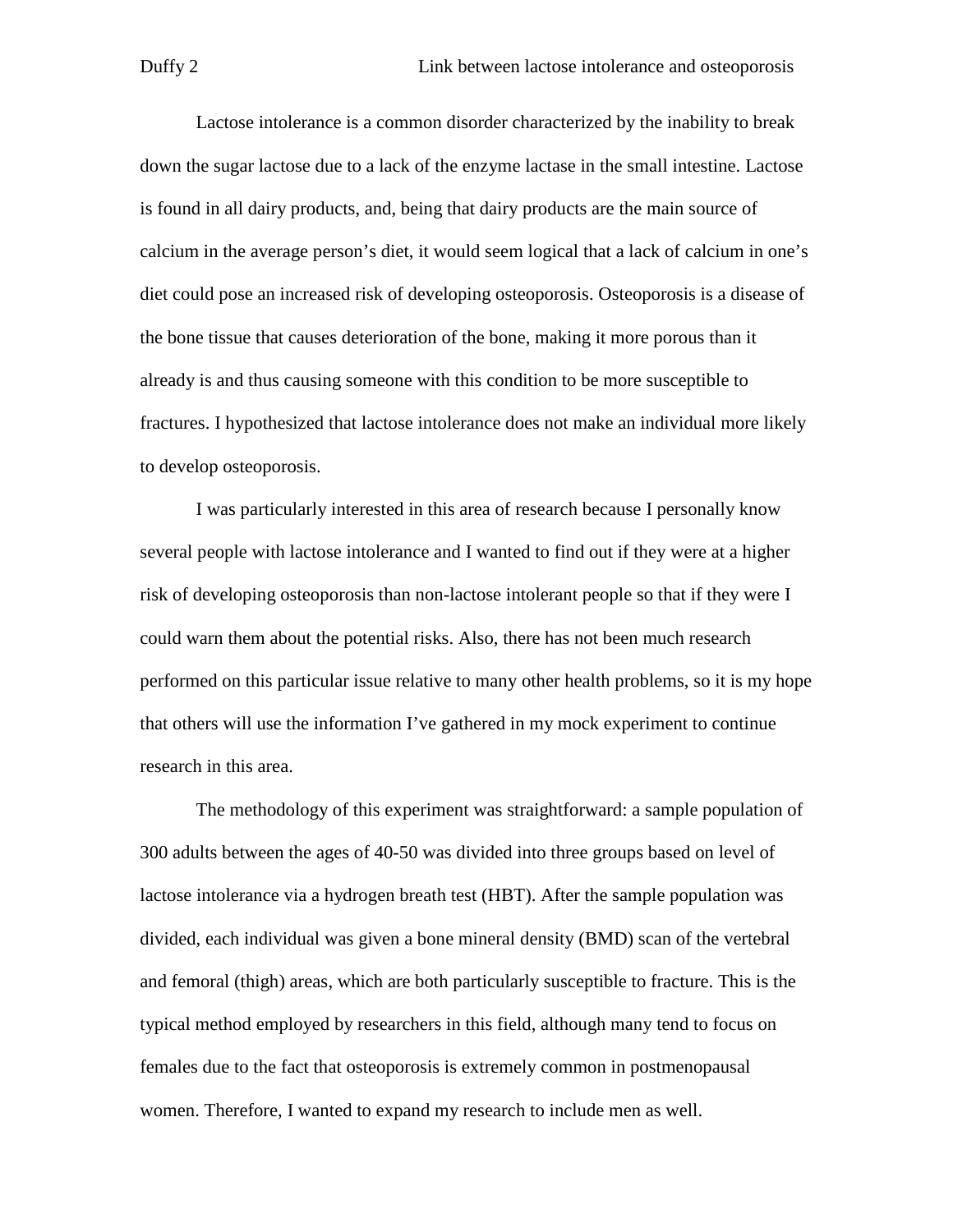After performing statistical analyses, namely the 1-way ANOVA and the  $\gamma^2$  (chisquare) analysis on the data I generated, I was able to conclude that lactose intolerance does not have any significant effect on the development of osteoporosis. This implies that although a person may be lactose intolerant, he/she is still able to consume the required amounts of calcium necessary for maintaining good bone health.

Through the process of building my own experiment and testing my results, I learned invaluable information about the scientific process. I believe that my methods were appropriate for answering my questions because they were adapted from actual research in the effects of lactose intolerance on development of osteoporosis. Being that the method was so direct, I had no problems analyzing my data.

There have not been many studies performed to answer this question; however, out of the studies I was able to find and research, my results complimented those of former researchers. Through reading actual studies performed on this topic, I was able to find answers to my hypothesis, which ultimately turned out to be incorrect according to current research. However, being that there is not a lot of research on this subject in the first place, I think that a substantial amount of new studies to find a correlation between lactose intolerance and osteoporosis must be performed in order to gather more conclusive data. My suggestions for future researchers to get these decisive results would be to use a larger, more ethnically varied sample population if possible, as well as more thorough testing to determine osteoporosis (i.e., BMD scanning of a larger number of anatomical regions).

#### **Table of Contents**

List of Figures/Tables: 2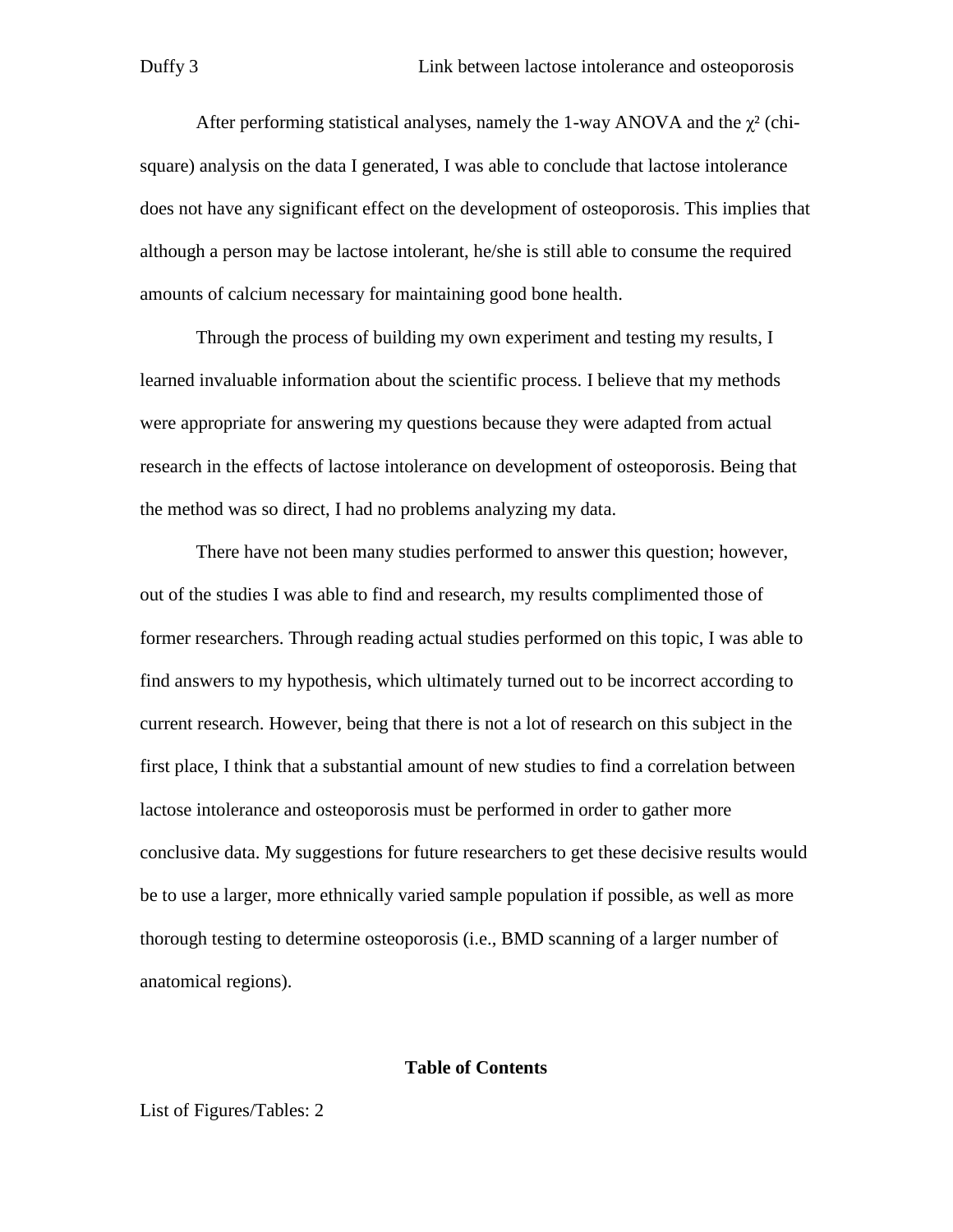Abstract: 3

Introduction: 4-5

Materials and Methods: 6

Results: 7

Discussion: 8-9

Literature Cited: 10

Tables and Figures: 11-12

**List of Figures/Tables**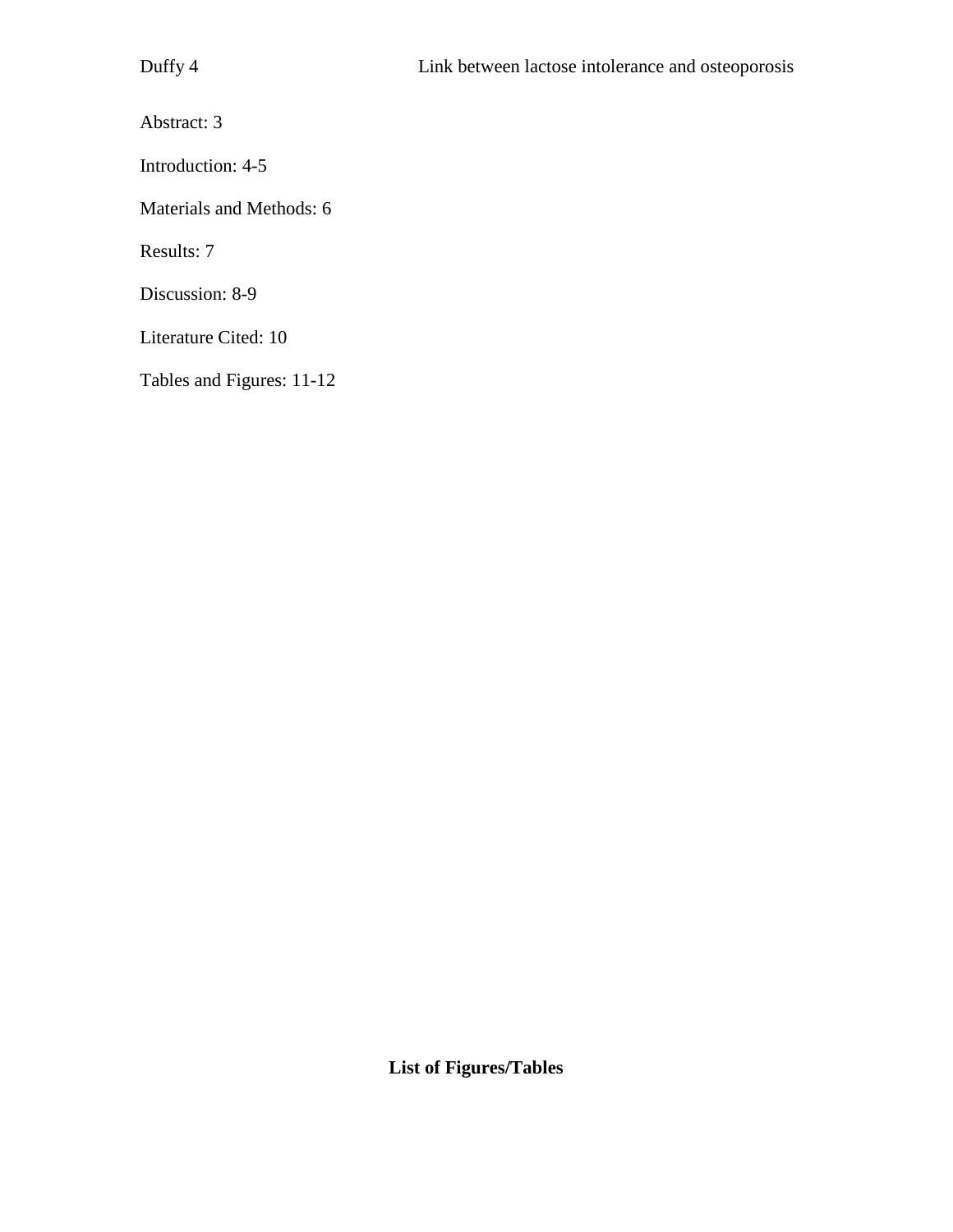Table 1. Symptoms of lactose intolerance after ingestion of lactose for the hydrogen breath test were observed in all three subgroups of people. As expected, symptoms were most prevalent in persons with severe lactose intolerance.

**Table 2.** Results from the 1-way ANOVA, including means, variances, and standard deviations of the NLT, MLT, and SLT subgroups. F-value and P-value are also included.

**Figure 1.** The means of each subgroup's individual BMD scan values from 1-way ANOVA. The X-axis represents the mean of each subgroup, and the Y-axis represents each individual subgroup (NLT, MLT, and SLT, respectively).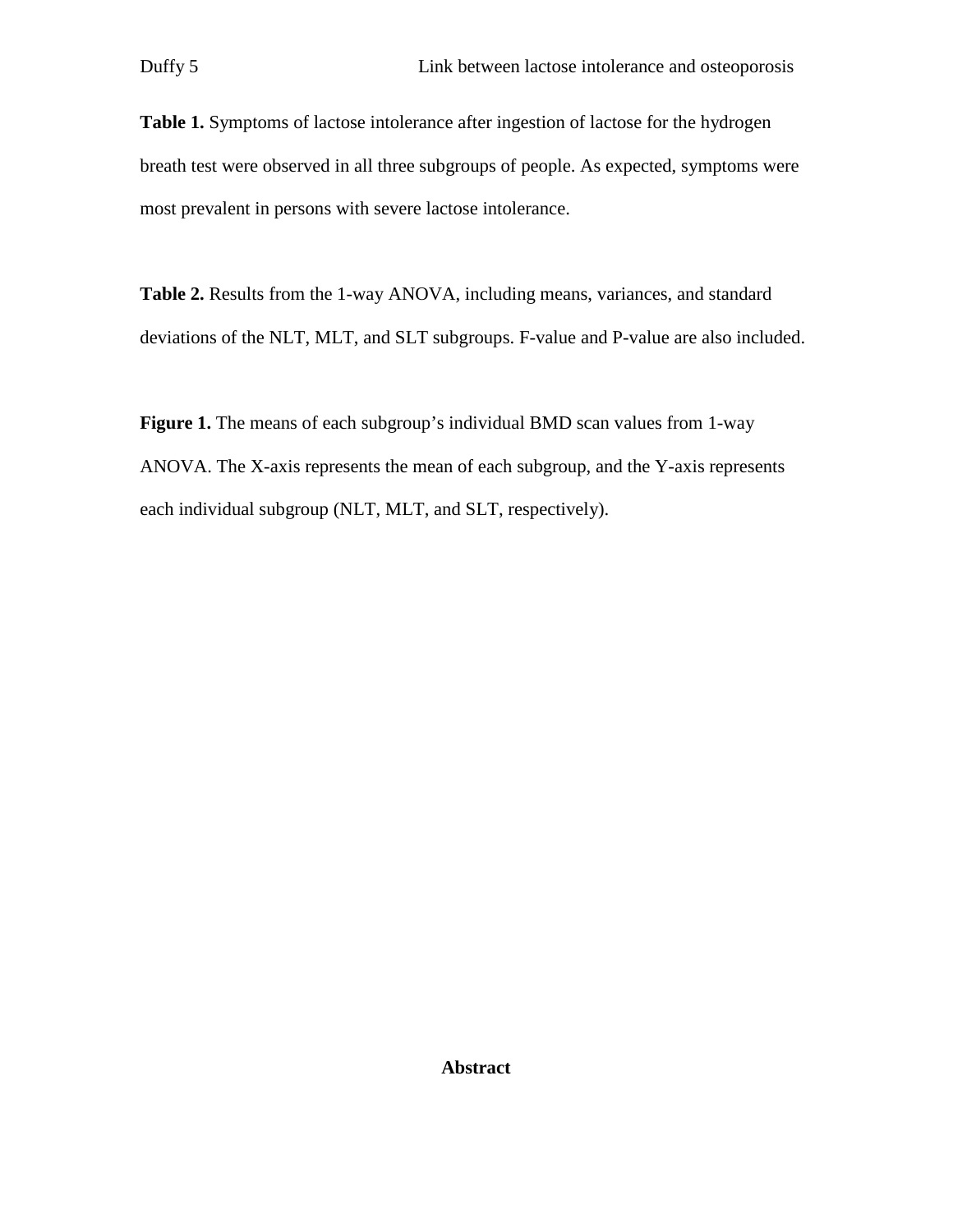The purpose of this experiment was to determine whether or not lactose intolerance has an effect on the development of osteoporosis. I hypothesized that lactose intolerance would not increase a person's risk of osteoporosis. In order to test this hypothesis, a sample group of 300 people was generated. All of these people were of generally good health and between the ages of 40-50. They were separated into three subgroups based on severity of lactose intolerance by means of a hydrogen breath test: non-lactose intolerant, moderately lactose intolerant, and severely lactose intolerant. Each individual was then administered a BMD (bone mineral density) scan of the vertebral and femoral regions. The results of this experiment showed that the difference in BMD between all individuals tested was too small to be considered significant. Thus, it was determined that lactose intolerance has no noticeable effect on whether or not a person will develop osteoporosis.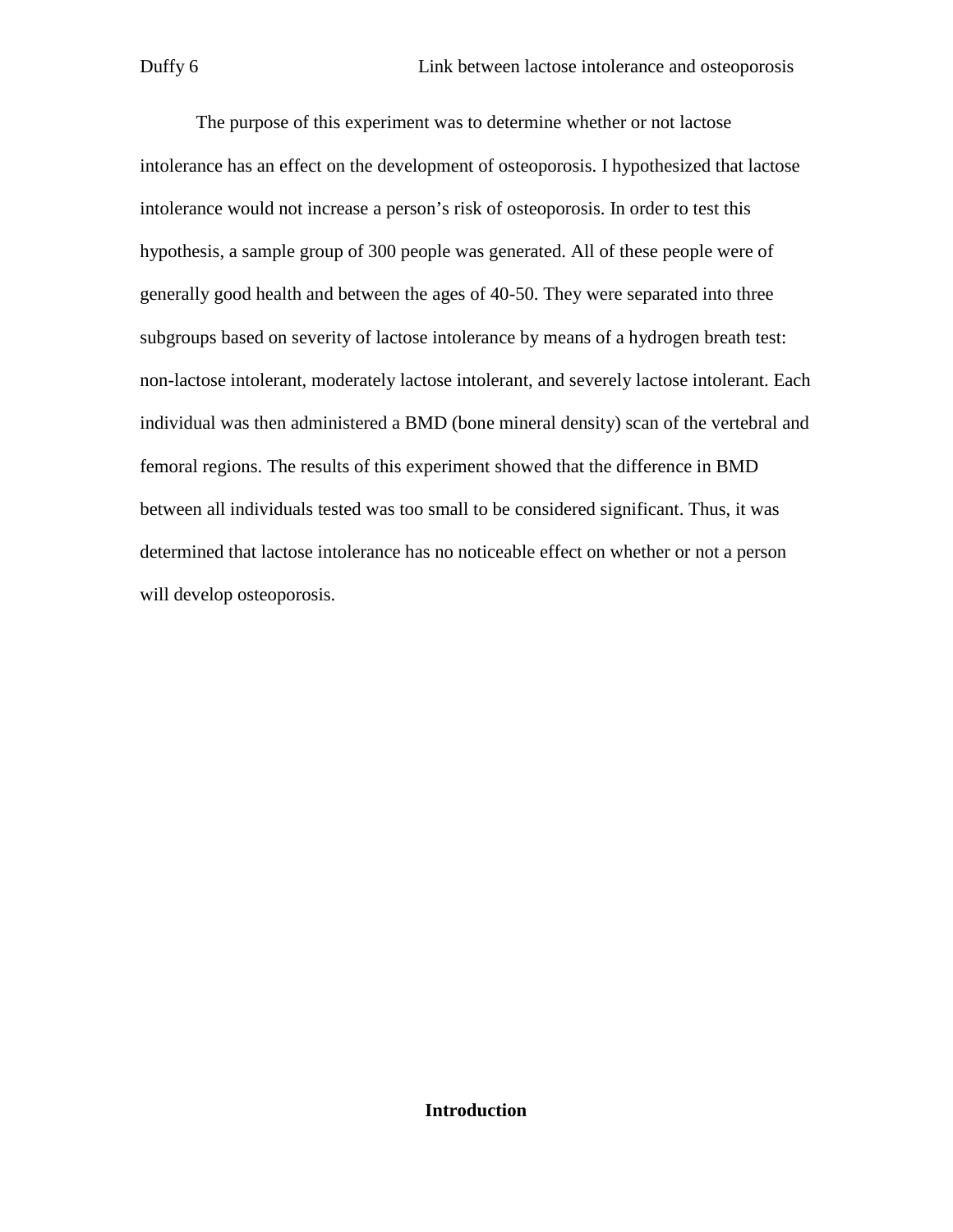Lactose intolerance is a condition characterized by the inability to digest lactose, a disaccharide found in milk and other dairy products, due to a deficiency of the enzyme lactase (Vesa et al, 2000). Lactase is produced in the small intestine. When the body does not produce enough of this enzyme, the undigested lactose causes a buildup of gas, which leads to stomach cramps and diarrhea 30 minutes to 2 hours after ingestion of dairy products. In order for a person to be diagnosed with lactose intolerance, they must display both stomach cramps and diarrhea after eating dairy products and/or drinking milk. Over 30 million Americans are lactose intolerant, but it is least likely in people of northern European descent. Conversely, 75 percent of adult African Americans and Native Americans, as well as 90 percent of Asian Americans, are lactose intolerant (nih.gov).

 Osteoporosis is a condition in which bone tissue deteriorates and becomes less dense, making a person with osteoporosis more susceptible to bone fractures. An estimated 44 million Americans are at serious risk of developing osteoporosis, and 68 percent of these people are women. There are several risk factors for osteoporosis, including being underweight, having a small skeletal frame, having a family history of the disease, being postmenopausal, having a shortage of calcium in one's diet, smoking cigarettes, and drinking excessive amounts of alcohol. It is possible for osteoporosis to progress for many years without symptoms until an unexpected fracture occurs, which is why it is necessary that it be detected at an early stage (nih.gov).

 It would appear that people who suffer from lactose intolerance should be at a greater risk for developing osteoporosis due to a supposedly reduced calcium intake; however, studies have been conducted to test for a relationship between lactose intolerance and osteoporosis, and the results of these studies are mixed. A study conducted in 2002 involving 218 adults with a mean age of 58 years found that lactose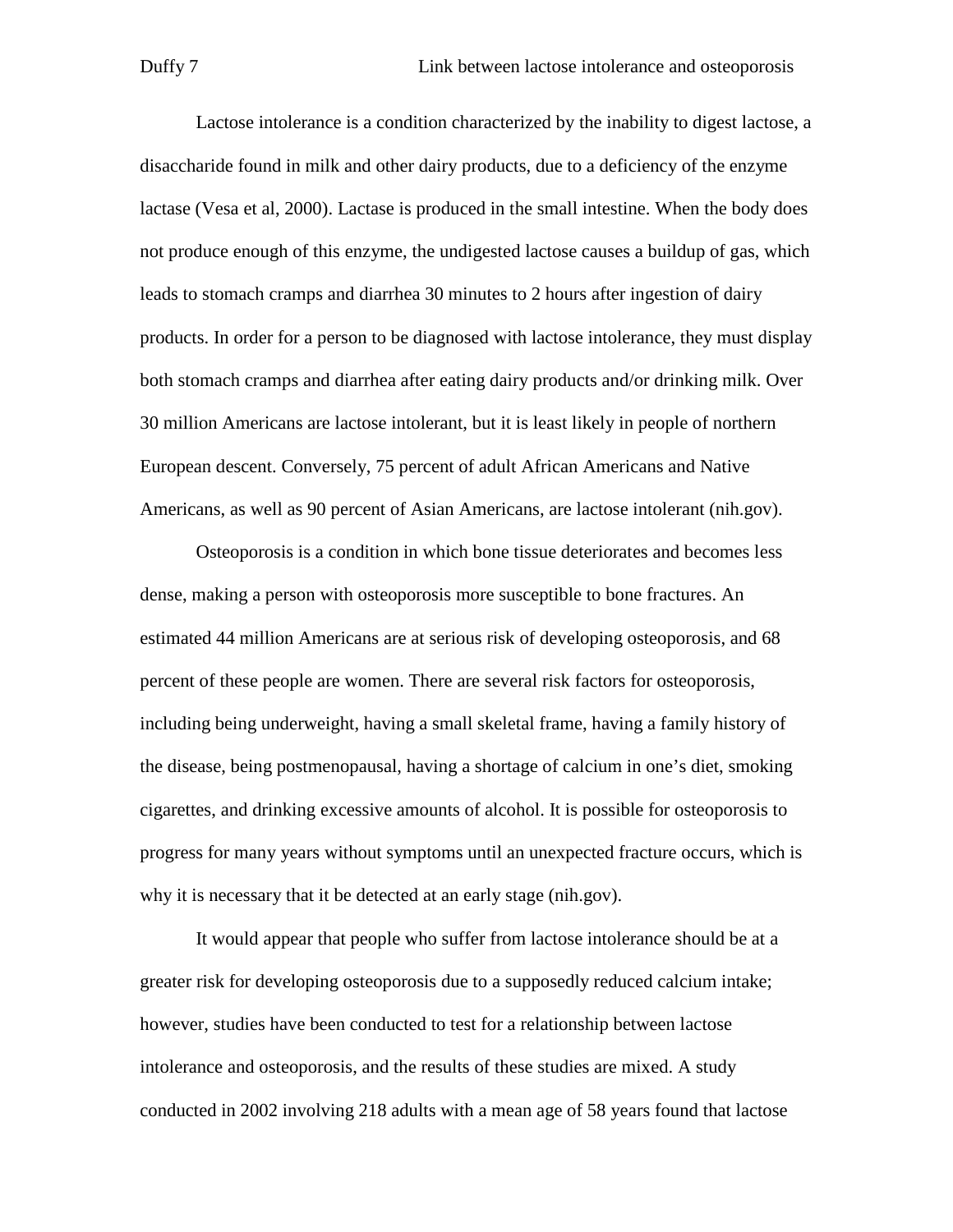intolerance has no noticeable effect on a person's risk of bone loss (Kudlacek et al, 2002). Another experiment conducted in 1995 involved fifty-eight postmenopausal Italian women; some were lactose intolerant, others were not. The results of this experiment also showed that calcium intake and bone mass density are not directly affected by lactose intolerance (Corazza et al, 1995). However, the truth is that no one really knows whether there is any correlation between the two, and the purpose of this experiment was to determine if such a correlation exists.

 I hypothesized that being lactose intolerant would not significantly increase a person's risk of osteoporosis, mainly because there are other sources of calcium available besides dairy products, such as daily supplement pills. I also hypothesized that people with lactose intolerance would show more symptoms like stomach cramps and diarrhea after ingestion of lactose than non-lactose intolerant people, and the severely lactose intolerant would show the most symptoms. Two common tests were utilized in this experiment: the hydrogen breath test (HBT) and the bone mass density (BMD) scan. The hydrogen breath test is a commonly used procedure to diagnose various types of food intolerances, such as lactose and fructose. This test was administered first to determine which individuals in the sample population were lactose intolerant and to what degree. After the HBT, a BMD scan was administered to each individual for the lumbar and pelvic regions using a Dual Energy X-ray Absorptiometry (DEXA) scanner. The BMD scan compares the density measurements taken from the patient with an average index based on gender, age, and size. The results of this experiment were analyzed using two statistical measures, the chi-square  $(\chi^2)$  test and the 1-way ANOVA test.

#### **Materials & Methods**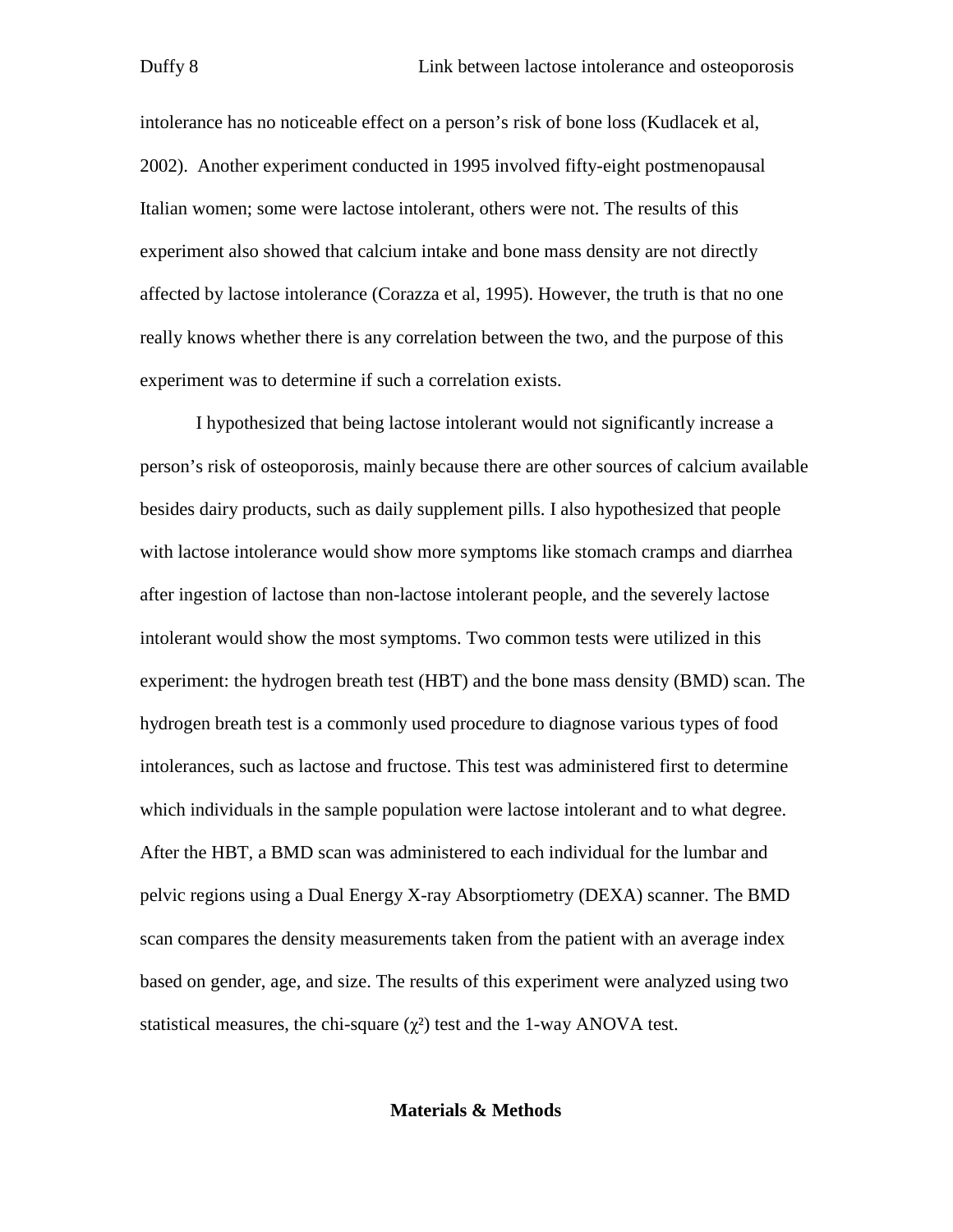For this experiment, a sample population of 300 people in generally good health and between the ages of 40-50 years was generated. I divided this population into three subgroups based on the level of lactose intolerance via a hydrogen breath test (HBT). This test was administered using a Micro H2 handheld hydrogen monitor. Each patient was given the test after a 12-hour fasting period. Readings were taken immediately before lactose ingestion, then at 15-minute intervals within a 2-hour period after ingesting 25g of lactose. The HBT is measured in ppm. Generally speaking, non-lactose intolerant people should have a hydrogen concentration increase (∆H2) of no more than 20ppm, moderately lactose intolerant people should have an increase between 20-59ppm, and severely lactose intolerant people should have an increase exceeding 60ppm. Based on these standards, the results of the HBT were recorded and three subgroups were generated: 156 non lactose intolerant (NLT) people, 39 moderately lactose intolerant (MLT) people and 105 severely lactose intolerant (SLT) people.

 After the subgroups were determined, each individual was given a BMD scan of the lumbar and pelvic regions using a DEXA scanner. The individual was placed on the scanner and the results were acquired through a computer interface. The results of the BMD scan of each individual were based on an average index. 2.5 standard deviations (SD) above to 1 SD below the average (+2.5 to -1) is considered normal. 1 to 2.5 SD below the average index (-1 to -2.5) is considered low bone mass, and 2.5 or more SD below the average (-2.5 or less) means that the person has osteoporosis. The results of the HBT were analyzed using a chi-square  $(\chi^2)$  test, and the BMD scan results were analyzed with a 1-way ANOVA. I gained permission from the IRB at Pace University to conduct my research.

#### **Results**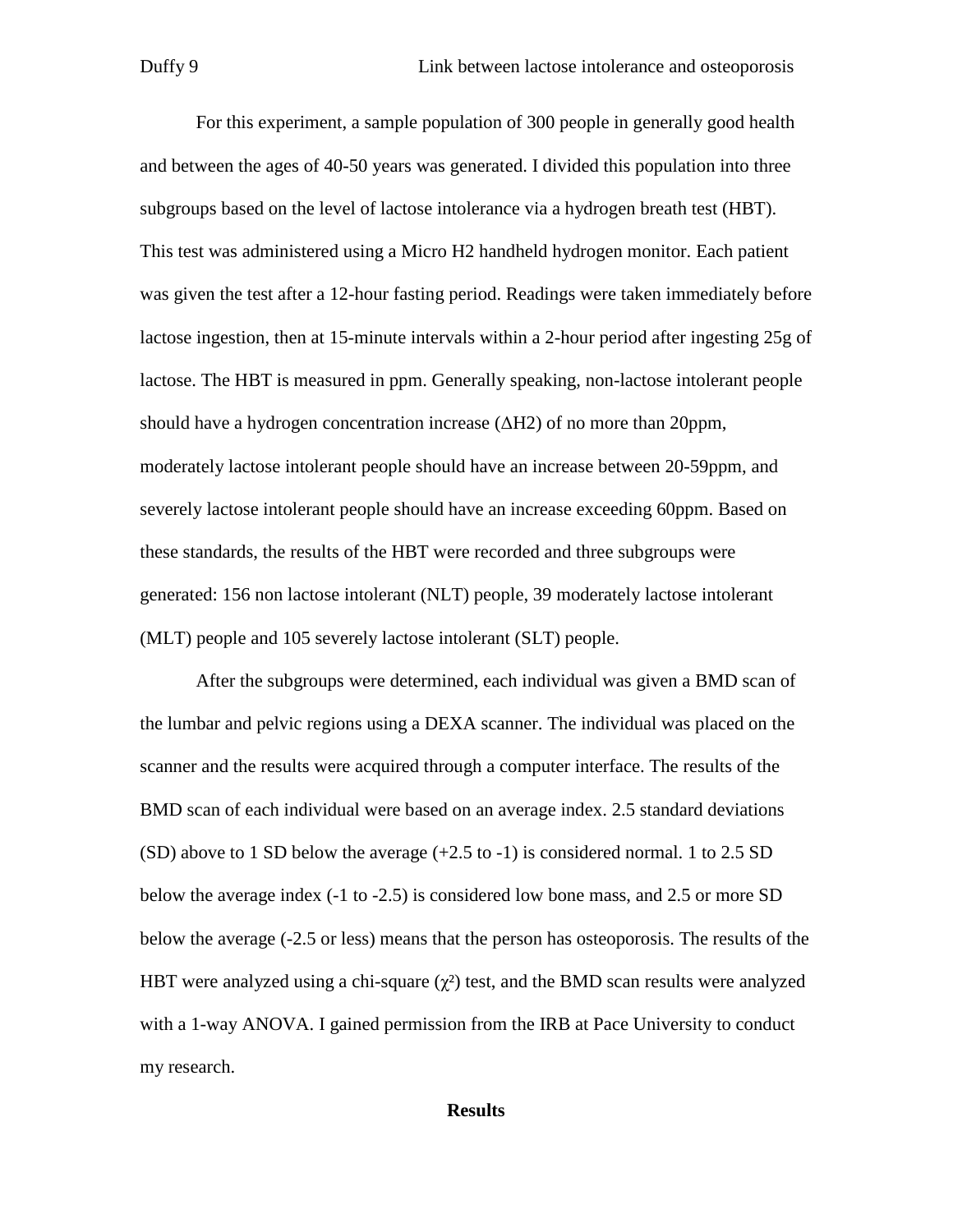I found that people who do not have lactose intolerance (NLT subgroup) showed less symptoms of lactose intolerance after the ingestion of lactose than the moderately lactose intolerant people (MLT), with a  $\chi^2$  = 13.036. Furthermore, the individuals with severe lactose intolerance (SLT) showed even more symptoms after ingestion of lactose than both the moderately lactose intolerant and the non-lactose intolerant subgroups. Thus, the greatest difference in symptom display was between the NLT subgroup and the SLT subgroup ( $\chi^2$  = 88.947); (Table 1).

 I also found that there was no significant difference in BMD between individuals with lactose intolerance and individuals without lactose intolerance (1-way ANOVA test:  $F = 0.03$ ,  $P = 0.970448$ ). The averages of the means, variances, and standard deviations of each group were very close together, further signifying that there is no detectable link between lactose intolerance and osteoporosis (Figure 1 and Table 2).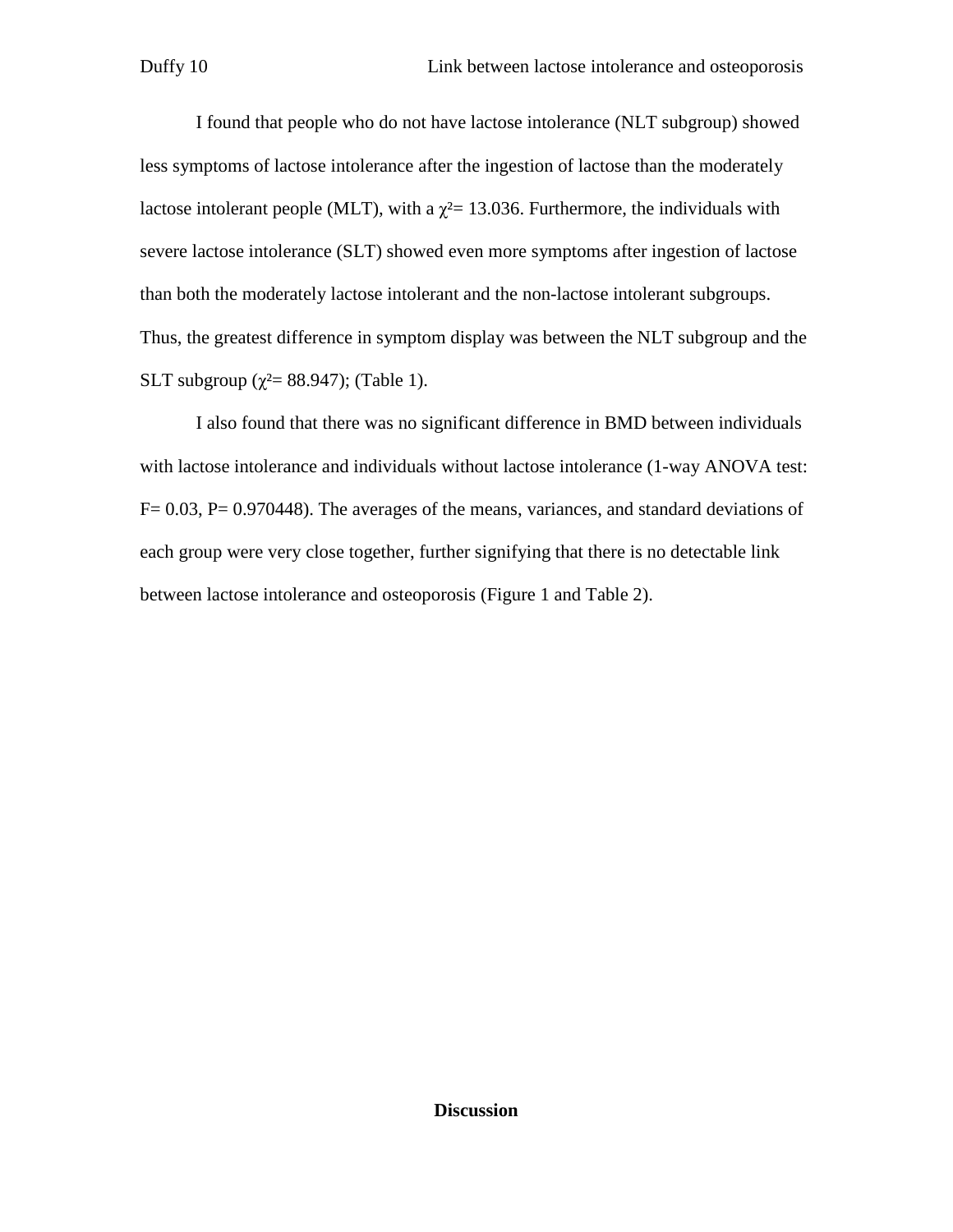I hypothesized that the individuals who were not lactose intolerant would show fewer symptoms like stomach cramps and diarrhea after ingesting lactose than the lactose intolerant people. After recording the symptoms of each individual after they ingested lactose for the HBT, I found that my hypothesis was correct. The NLT subgroup did in fact show the least symptoms as a whole. Also, I found that the MLT subgroup showed more symptoms than the NLT subgroup and fewer symptoms than the SLT subgroup; thus, the SLT subgroup showed the most symptoms out of all three subgroups, as was hypothesized.

It is interesting to note that the NLT subgroup did in fact have a percentage of people with severe symptoms of stomach cramps and diarrhea after ingesting the lactose. This could be due to some other gastrointestinal condition, such as irritable bowel syndrome (IBS), whose symptoms are very similar to those of lactose intolerance. Since the cause of IBS is unknown, it is possible that the ingestion of lactose could activate the symptoms observed in this experiment. Previous studies have actually shown that lactose intolerance is often misdiagnosed as IBS because the symptoms are so alike (Shaw and Davies, 1999). It should also be noted that although most of the individuals in the SLT subgroup displayed severe symptoms, there was a small percentage that did not. This could be due to a variety of reasons. Perhaps this small percentage of people takes a longer period of time to exhibit their symptoms. It is also possible that these individuals were on some medication for lactose intolerance at the time of ingestion, and this medication prevented their usual symptoms.

 I also hypothesized that being lactose intolerant would not increase an individual's risk of developing osteoporosis. The results of the 1-way ANOVA test clearly show that there is no significant difference in BMD between the three subgroups,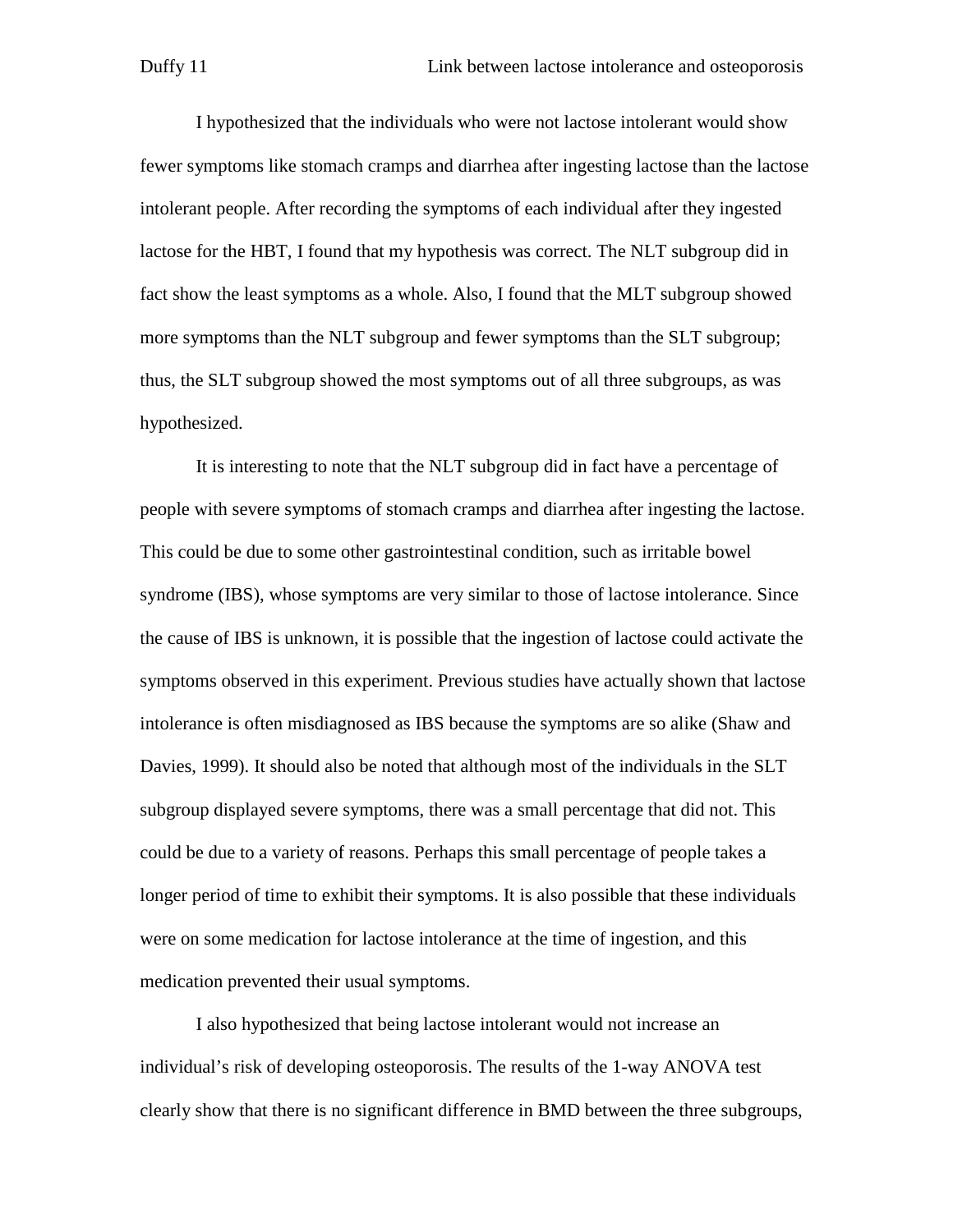which I hypothesized. I believe that the main reason why there is no significant difference is because people with lactose intolerance can get calcium and vitamin D, the most important nutrients for maintaining strong bones, from food sources other than dairy products. Broccoli, almonds, Brazil nuts, salmon, and shellfish are all excellent sources of calcium. Also, many food products such as bread, orange juice, and even bottled water are enriched with added calcium. There are also a lot of daily calcium supplements available over-the-counter, usually in tablet form. Vitamin D is found in various types of fish, such as salmon, mackerel, and tuna fish, as well as eggs, beef, and cereals fortified with vitamin D. Like calcium, vitamin D can also be taken in tablet form as a daily supplement.

 Another possible reason why there is no significant difference could be genetics. If a person has no family history of osteoporosis and/or a naturally large skeletal frame, this would automatically put them at a smaller risk of developing the disease, regardless of their lactose tolerance level. Also, as mentioned before, northern European people are at a naturally lower risk. This experiment has offered evidence that there is no link between lactose intolerance and osteoporosis, although studies must be conducted in the future to eliminate all doubt. Considering the millions of people who suffer from osteoporosis, along with the millions that suffer from lactose intolerance, this study used a relatively small sample population. Further research must be done with larger population sizes to get more conclusive data.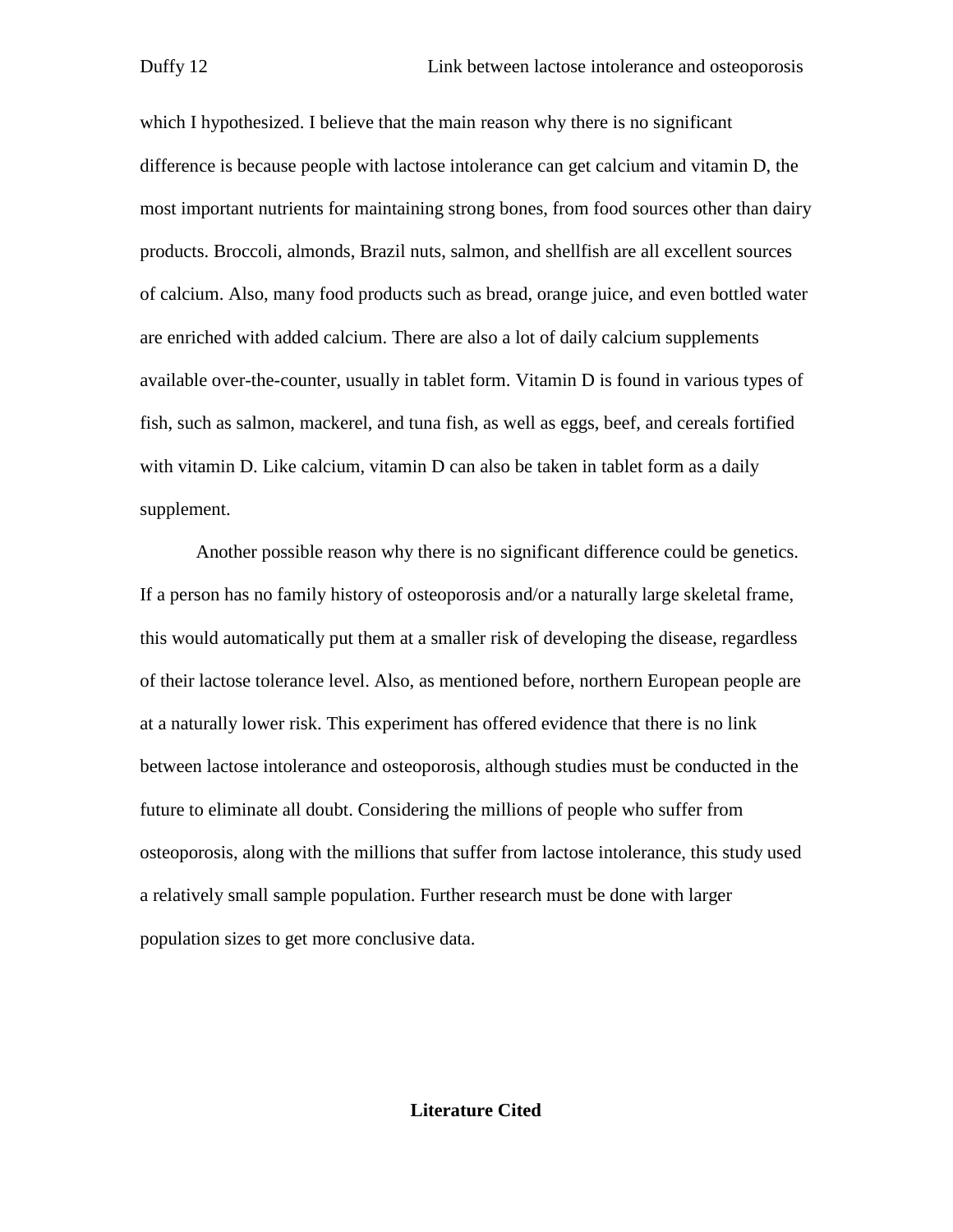- Kudlacek, Stefan; Freudenthaler, Othmar; Weissböeck, Hannelore; Schneider, Barbara; and Willvonseder, Robert. 2002. Lactose intolerance: a risk factor for reduced bone mineral density and vertebral fractures? *Journal of Gastroenterology* **37**: 1014-1019.
- Savaiano, Dennis. 2003. Lactose Intolerance: A Self-fulfilling Prophecy Leading to Osteoporosis? *International Life Sciences Institute*
- Corazza, Gino R; Benati, Giuseppe; Di Sario, Antonio; Tarozzi, Carlo; Strocchi, Alessandra; Passeri, Mario; and Gasbarrini, Mario. 1995. Lactose Intolerance and Bone Mass in Postmenopausal Italian Women. *British Journal of Nutrition* **73**: 479-487.
- Vesa, Tuula H.; Marteau, Philippe; and Korpela, Riitta. 2000. Lactose Intolerance. *Journal of the America College Nutrition* **19:**165S-175S
- National Institutes of Health Osteoporosis and Related Bone Diseases ~ National Resource Center. 2006. *What People With Lactose Intolerance Need to Know About Osteoporosis*: **www.niams.nih.gov/bone**
- Shaw, AD; Davies GJ. 1999. Lactose Intolerance: Problems in Diagnosis and Treatment. *Journal of Clinical Gastroenterology* **28**: 208-216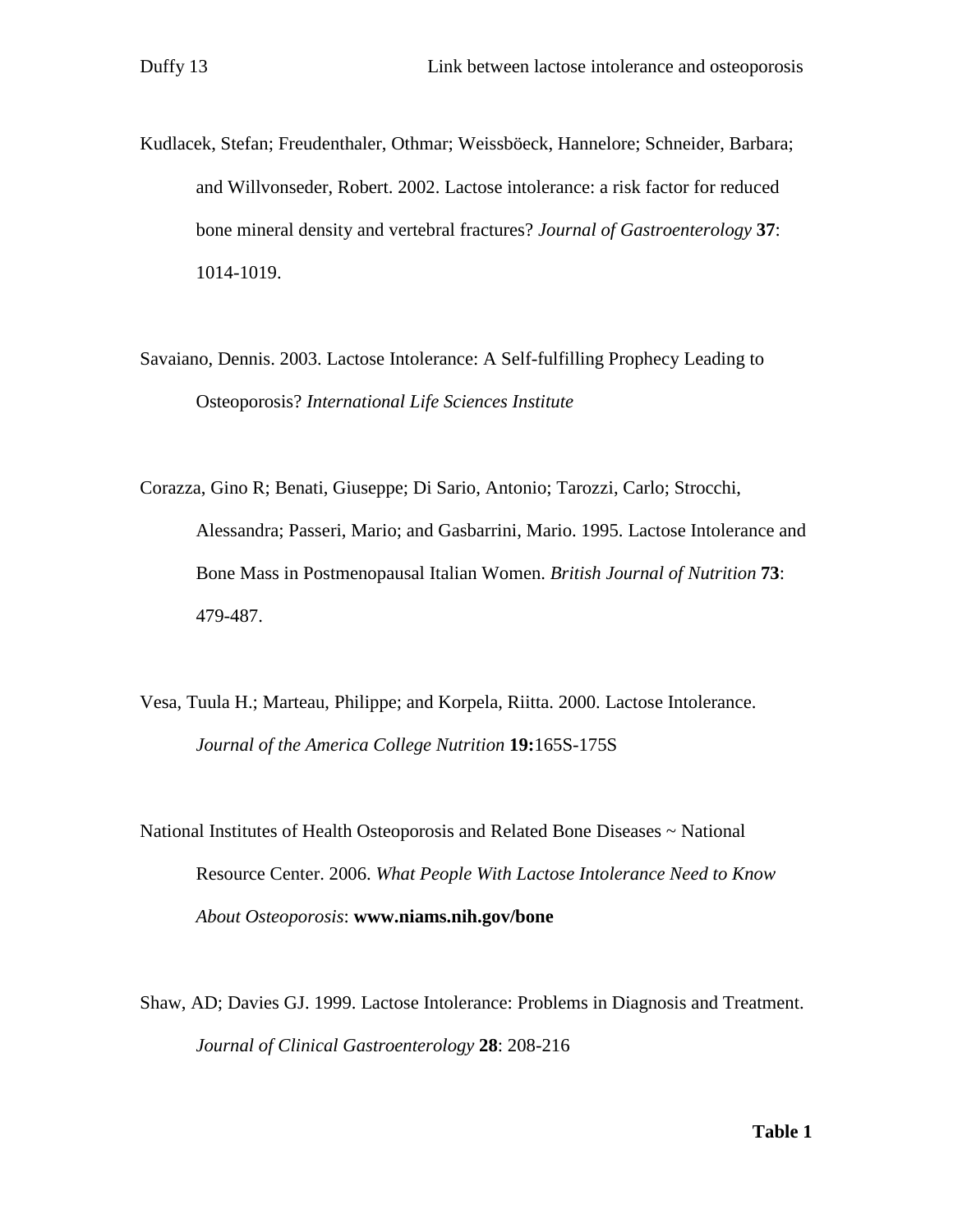| <b>H2 Breath Test Results</b>                   | People With No<br>Symptoms | People With<br>Moderate Symptoms |            |
|-------------------------------------------------|----------------------------|----------------------------------|------------|
| $NLT^*$ (H2<20ppm):<br>156 people (52%)         | 98 (32.67%)                | 32 (10.67%)                      | 26 (8.67%) |
| $MLT^*$<br>(20ppm>H2>59ppm):<br>39 people (13%) | 12(4%)                     | 15(5%)                           | 12(4%)     |
| $SLT^*$ (H2>60ppm)<br>105 people $(35%)$        | 6(2%)                      | 39 (13%)                         | 60(20%)    |

\*NLT indicates non-lactose intolerant; MLT indicates moderately lactose intolerant; SLT indicates severely lactose intolerant.

**Table 2**

| <b>DATA SUMMARY</b> | <b>NLT</b> | <b>MLT</b> | <b>SLT</b> | <b>Totals (means)</b> | $F = 0.03$ | $P = 0.970448$ |
|---------------------|------------|------------|------------|-----------------------|------------|----------------|
|                     |            |            |            |                       |            |                |
| <b>Mean</b>         | 0.3094     | 0.2915     | 0.2812     | 0.2972                |            |                |
| <b>Variance</b>     | 0.8385     | 0.8406     | 0.7023     | 0.786                 |            |                |
| <b>SD</b>           | 0.9157     | 0.9169     | 0.838      | 0.8866                |            |                |
|                     |            |            |            |                       |            |                |